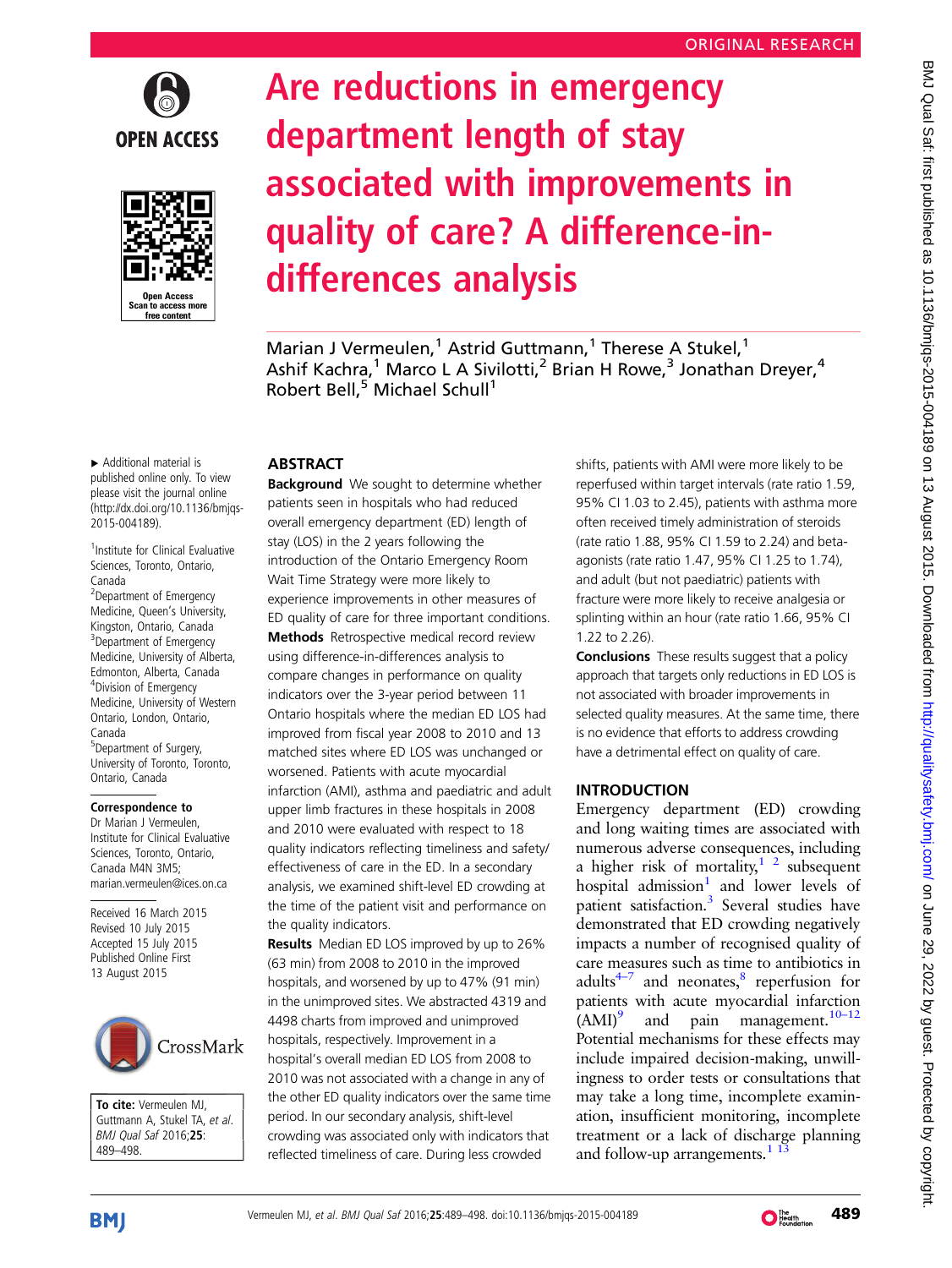One common focus of the healthcare policy response to ED crowding undertaken in a number of jurisdictions, including England in  $2001$ , <sup>[14](#page-8-0)</sup> Ontario in  $2008$ <sup>[15](#page-8-0)</sup> and Australia in  $2010$ ,<sup>[16](#page-8-0)</sup> has been to target reductions in ED length of stay (LOS). In Ontario, the ER Wait Time Strategy comprised a number of initiatives, including a pay-for-performance programme targeting ED LOS, $^{17}$  $^{17}$  $^{17}$  public reporting of ED wait times, $^{18}$  $^{18}$  $^{18}$  setting targets for  $ED LOS^{18}$  $ED LOS^{18}$  $ED LOS^{18}$  and an  $ED process$  improvement (lean) programme to improve patient flow in hospitals.[17](#page-8-0) The focus of these efforts was to decrease ED LOS, and there were no explicit efforts to address other quality of care measures. Ontario and England have reported reductions in overall ED LOS and improved performance with respect to ED wait time targets since the implementation of their strategies.<sup>[19](#page-8-0)–</sup> <sup>[22](#page-8-0)</sup> The policy approach is controversial<sup>[23 24](#page-8-0)</sup> in that a focus on achieving wait time targets may have unintended consequences for other quality of care measures. On the other hand, clinical strategies to improve flow and wait times could also improve other aspects of the quality of care, such as by standardising care protocols. It is unknown whether strategies that achieve reductions in overall ED LOS will impact other measures of ED quality of care.

This study sought to determine whether reductions in ED LOS following the introduction of the Ontario ER Wait Time Strategy in 2008 also resulted in improvements in other measures of ED quality of care. Given the focus of the strategy on reductions in ED LOS, we believed that any improvements in quality of care would largely be restricted to time-sensitive measures, and may not have extended to all quality measures. Because there is stronger and more consistent evidence for the effects of ED crowding on timeliness of care,  $4-6$  $4-6$  [9 10 12](#page-8-0) 25–[28](#page-8-0) our prespecified hypothesis was that in hospitals that achieved overall reductions in median ED LOS, other measures of ED quality of care related to timeliness of care would also improve (eg, time to medication/intervention) compared with hospitals that did not. On the other hand, we believed that measures related to safety and effectiveness (eg, appropriate use of a diagnostic test or appropriate discharge prescription) would remain unchanged.

We also wondered whether, regardless of overall performance on waiting times over the study period, patients seen during times of crowding would experience similar changes in quality measures compared with those seen at other times. Therefore, our secondary hypothesis was that a similar association would be seen between local shift-level crowding conditions at the time of the ED visit and the timeliness and safety/ effectiveness quality of care measures.

#### METHODS

#### Setting and participants

We conducted a retrospective medical record review of unplanned ED visits in Ontario over two fiscal years from 1 April 2008 to 31 March 2009 and from 1 April 2010 to 31 March 2011. These 2 years were chosen to reflect the beginning and the midpoint of the ER Wait Time Strategy introduced in 2008. We restricted our analysis to EDs with an annual volume of at least 20 000 in fiscal year 2008 because lowervolume EDs tend not to have prolonged wait times. Twenty-four EDs were selected based on whether their ED LOS had improved over the study period as described in the Exposures section below.

In Ontario, all ED visits are mandated to be captured through the National Ambulatory Care Reporting System database  $(NACRS)^{29-32}$  $(NACRS)^{29-32}$  $(NACRS)^{29-32}$  and all hospital admissions through the Discharge Abstract Database  $(DAD)$ .<sup>[33 34](#page-8-0)</sup> NACRS was used to identify patients who presented to the selected EDs during the study period with any one of the following main problems: high acuity asthma (ICD-10-CA codes beginning with J45 or J46 with a Canadian Triage and Acuity Scale<sup>[35](#page-8-0)</sup> (CTAS) score of 1, 2 or 3) among patients aged 2–55 years or shoulder/upper arm/forearm fracture (ICD-10-CA codes beginning with S42 or S52) in adults (aged 18–65 years) and children (aged 2–17 years) where the mechanism of injury was a fall (ICD-10-CA codes beginning with W0 and W1). ED visits resulting in admission for AMI among those aged 20–100 were identified using the Ontario Myocardial Infarction Database, an administrative database based on the DAD of patients discharged from an acute care hospital with a most responsible diagnosis of  $AMI$ ;<sup>[36 37](#page-8-0)</sup> these records were subsequently linked to the associated ED records in NACRS. In data quality studies, agreement has been reported as 78% for main problem in NACR $S^{29}$  $S^{29}$  $S^{29}$  and 82% for most responsible diagnosis in the DAD; $38$  these fields are mandatory in these databases. These conditions were chosen given that at least one evidence-based quality of care measure existed for each one (representing both timeliness and safety/effectiveness), $39$  and they reflect both high acuity (AMI, asthma) and low-moderate acuity (fractures) conditions and higher (AMI) and lower (asthma, fracture) likelihood of hospitalisation. In addition, an association between ED crowding and poorer quality of care has been observed in previous studies for each of these conditions. Many of these conditions and the related indicators were chosen based on a national consensus of indicators of quality and patient safety in the ED[39](#page-8-0) and a structured panel process that identified quality of ED care for children.<sup>[40](#page-8-0)</sup> We selected a random sample of each condition within each ED and time period.

An electronic case report form tool along with a comprehensive chart abstraction manual, including the relevant data dictionaries, were developed, and six nurse abstractors were hired and trained in a 2-day workshop. The nurse abstractors were also trained to read and interpret 12-lead ECGs. Deidentified test charts were provided for training purposes. The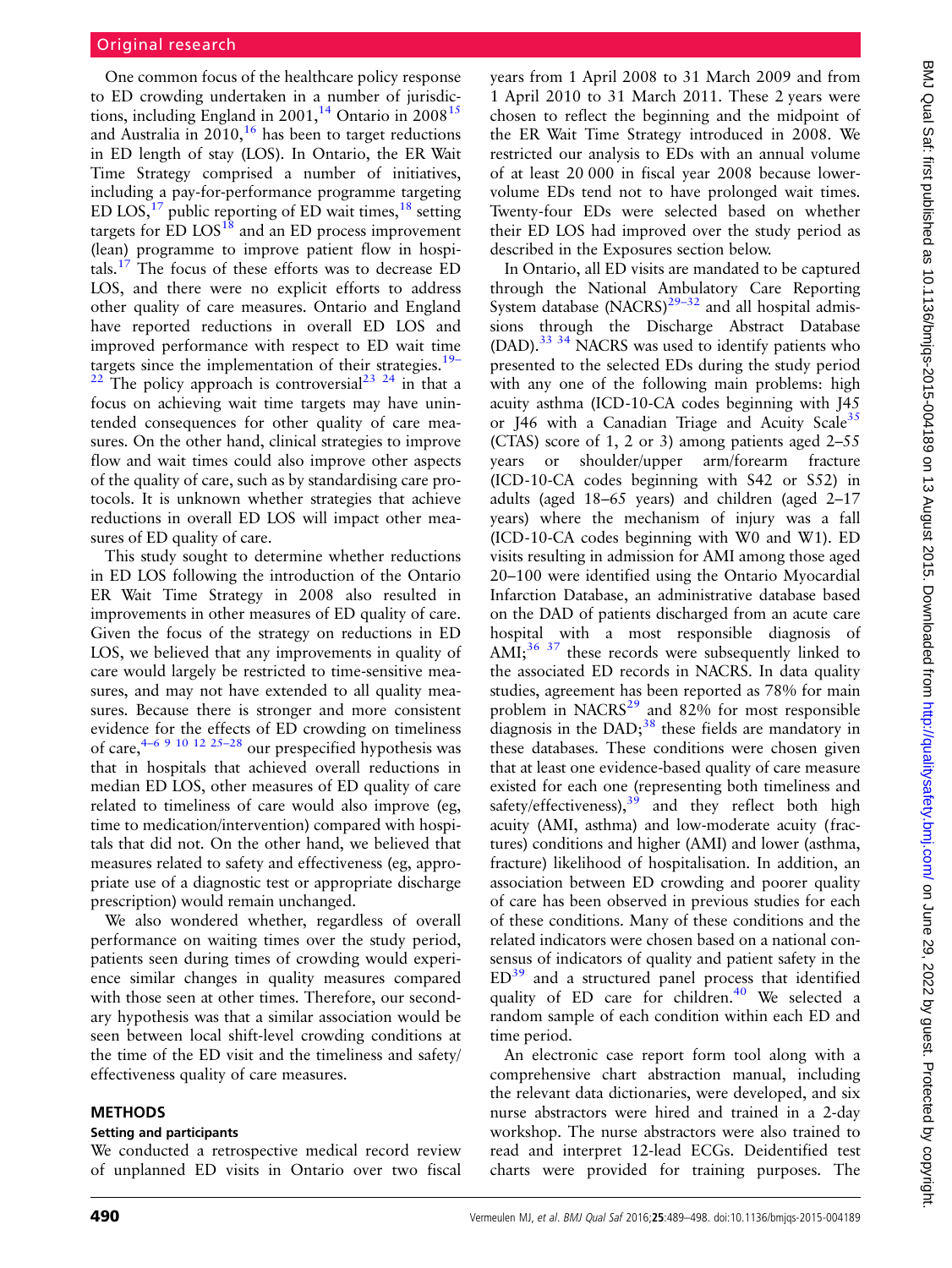health records department at each hospital provided access to both paper and electronic components of the patient records. Data for the assigned cases were abstracted directly onto secured laptop computers. A random selection of 5% of cases assigned to each abstractor underwent independent validation by a second abstractor. Inter-rater reliability analyses showed moderate (0.41–0.60) to good (0.61–0.80) agreement in terms of Cohen's kappa $41$  for each of the variables tested.

The datasets used in this study were linked using unique encoded identifiers and analysed at the Institute for Clinical Evaluative Sciences.

#### Exposures

Hospital sites were classified according to the difference in median ED LOS from April to December fiscal year 2010 compared with the same period in fiscal year 2008. This 9-month period reflected the availability of fiscal year 2010 data at the time of site selection. ED LOS was calculated as the time from registration or triage (whichever was earlier) to the time the patient left the ED. Eleven sites were classified as 'improved' based on a  $\geq 15\%$  relative and ≥0.5 h absolute reduction in median ED LOS from 2008 to 2010; these hospitals had the greatest improvement in ED LOS among all potentially eligible hospitals. Among remaining hospitals that had experienced increases or no change in median ED LOS from 2008 to 2010, we selected 13 sites ('non-improved') that had a baseline median ED LOS within 0.5 h of the range of median ED LOS among improved sites.

The exposure of interest in our secondary hypothesis was shift-level crowding in the ED at the time of patient arrival, measured according to mean ED LOS among all patients presenting at that ED during the same 8 h shift with a similar illness severity based on triage score. This measure has been previously shown to be associated with poor outcomes among patients discharged from the  $ED<sup>1</sup>$  All participating EDs used the 5-level CTAS tool, with common training programmes for triage nurses and demonstrated reliability and validity.<sup>35</sup> Triage scores were grouped as high acuity (CTAS 1–3 (resuscitation, emergent and urgent)) and low acuity (CTAS 4–5 (less urgent and non-urgent)). Shifts were grouped as daytime (08:01–16:00), evening (16:01– 24:00) and night (00:01–8:00). If no similarly triaged patients presented during the shift, ED LOS was calculated among patients in the same CTAS category in the same ED shift during the previous week.

#### **Outcomes**

Outcomes were grouped according to dimensions of quality identified by the Institute of Medicine, that is, timeliness (eg, analgesic within 60 min) and safety/ effectiveness (eg, receipt of acetylsalicylic acid  $(ASA)$ ).<sup>[42](#page-8-0)</sup> For AMI, we examined administration of ASA, reperfusion (thrombolysis or percutaneous

coronary intervention (PCI)) among all nontransferred patients (ST-elevated myocardial infarction (STEMI) and non-STEMI) without contraindications, reperfusion among non-transferred patients with STEMI without contraindications, and timely reperfusion among all patients who received thrombolysis (within 60 min of registration) or PCI (within 90 min). Outcomes among patients with asthma included lung function testing (peak flow, forced expiratory volume  $(FEV_1)$ , spirometry or other unspecified lung function test (excluding oxygen saturation)), no chest X-ray, corticosteroid administration within 60 min of registration, beta-agonist administration within 60 min of registration, prescription of corticosteroids at discharge and provision of discharge instructions. In paediatric and adult fracture cases, we looked at pain assessment, provision of analgesic or splint, provision of analgesic or splint within 60 min of registration and discharge instructions.

#### Statistical analysis

We calculated descriptive statistics (frequencies and/or percentages, median/IQRs and ranges) comparing improved and non-improved sites with respect to number of charts, teaching status, baseline (fiscal year 2008) ED LOS and time to initial physician assessment, average annual ED volume and both the relative and absolute change in median ED LOS from 2008 to 2010.

Modified Poisson regression models were used to analyse the association of overall improvement in ED LOS and shift-level crowding with each quality of care measure. $43 \frac{44}{14}$  We used generalised estimating equation models to account for clustering of patient outcomes within  $EDs<sup>23</sup>$  $EDs<sup>23</sup>$  $EDs<sup>23</sup>$ . The patient was the unit of analysis and separate models were run for each outcome. Each model included a variable to indicate whether the ED visit occurred at an improved site, a variable to identify the time period (2010 vs 2008), and the shift-level crowding measure (grouped as <4 h (low crowding conditions), 4–5 h, 6–7 h and  $\geq 8$  h (crowded conditions)). To test the primary hypothesis, we included an interaction term between improvement and time period, which represented the difference-in-differences, $45$  that is, the difference between the change in the outcome over time in improved sites compared with the change in nonimproved sites. To test the secondary hypothesis that reduced shift-level crowding was associated with more timely care, we examined shift-level crowding parameter estimates for the <4 h group (compared with the  $\geq$ 8 h group) in the same model. As a sensitivity analysis, we ran a separate series of models, excluding the shift-level crowding variable to determine whether the relationship between improvement and quality of care was confounded by local crowding conditions.

We included as covariates in each model patient age group (2–9, 10–17, 18–39, 40–64, 65–74, 75 years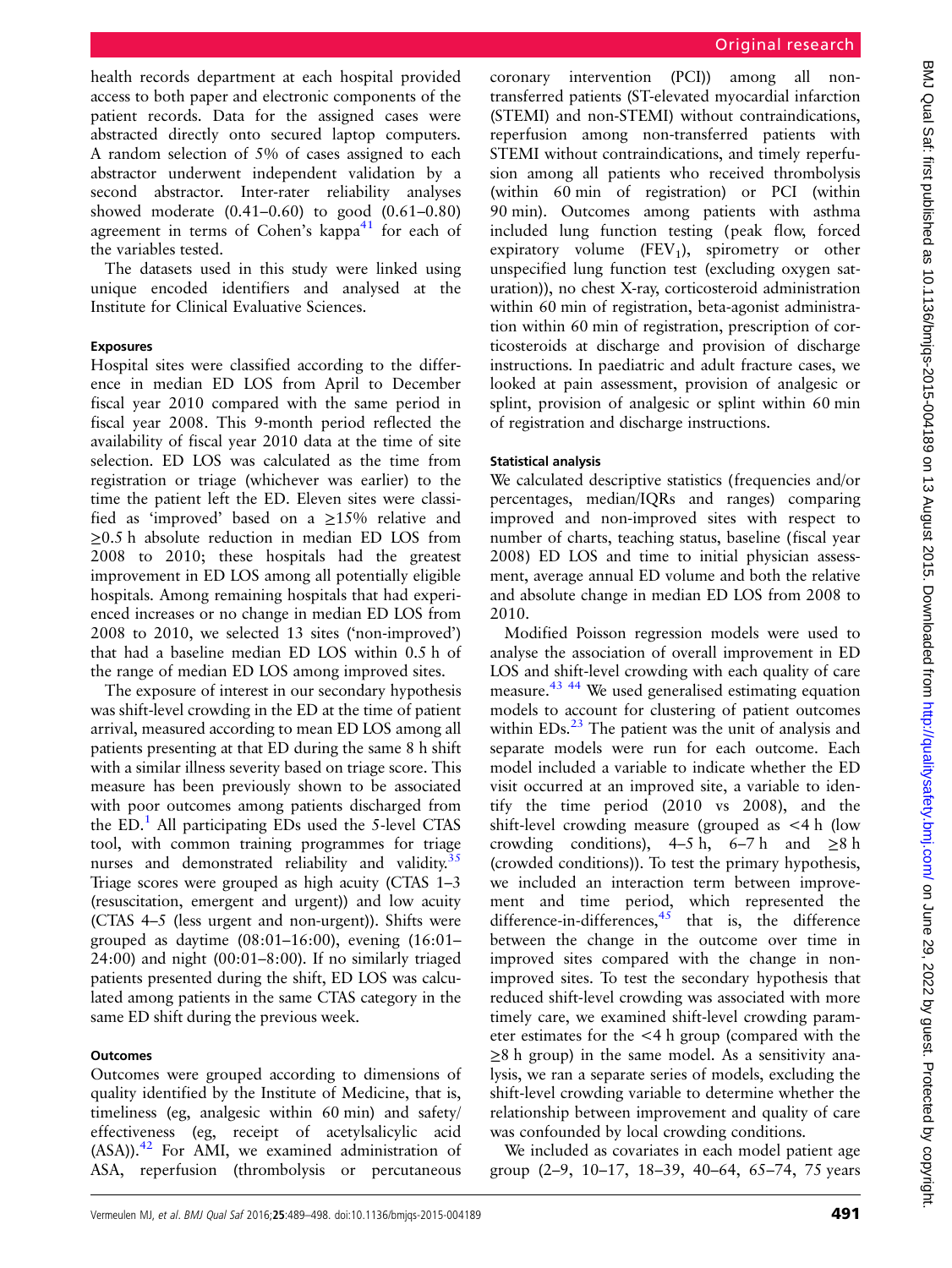and over), sex, weekend/holiday versus weekday, shift, acuity level (CTAS score, grouped as resuscitation/ emergent, urgent and less urgent/non-urgent), patient neighbourhood income quintile and community type (rural vs urban) defined based on postal code using census data obtained from Statistics Canada, <sup>[46](#page-8-0)</sup> number of ED visits in the past year, hospital teaching status and mean annual ED volume (grouped according to tercile as 24 889–43 331, 45 313–57 214, 58 908–91 664 annual visits). Observations with missing data were included in the models as a separate categorical variable.

Condition-specific covariates included arrival by ambulance, presence of a prehospital 12-lead ECG, presence of STEMI, interventional cardiac facility, cardiac arrest or cardiopulmonary resuscitation performed within 6 h prior to arrival to 10 min after arrival in the ED and presence of chest pain or other symptoms (dyspnoea or shortness of breath; pulmonary oedema; unexplained nausea, vomiting or diaphoresis; back or abdominal pain; unexplained weakness, dizziness, light-headedness or syncope) of AMI, current use of a beta-agonist or a corticosteroid (oral or inhaled) for asthma and closed reduction in the ED for patients with fracture.

This study received ethics approval from the Research Ethics Board at Sunnybrook Health Sciences Centre in Toronto, Canada, and each of the participating hospitals. All analyses were generated using SAS software, V.9.3 of the SAS System for Unix. $47$ 

#### RESULTS

There were 4319 charts abstracted at the 11 improved sites and 4498 at the 13 non-improved sites. Of these, 2646 were AMI, 2729 asthma, 2024 adult fracture and 1418 paediatric fracture records. Improved and non-improved sites were similar with respect to

baseline (fiscal year 2008) ED volume, median ED LOS and time to initial physician assessment (table 1). Improved sites had reductions in median ED LOS of up to 63 min (26%), while non-improved sites had increases of up to 91 min (47%).

Patients in sites where reductions in LOS were achieved were generally similar to those in nonimproved sites with respect to a number of demographic and clinical characteristics (see online supplementary appendix 1). Shift-level crowding (acuity-specific average ED LOS at the time of patient presentation) was somewhat lower at non-improved sites compared with improved sites for AMI and asthma, but not for shoulder/upper arm/forearm fracture. Among patients with AMI, 53% arrived by ambulance (of these, 48% had a 12-lead ECG in the ambulance), 31% were STEMIs, 43% were treated at a hospital with a cardiac catheterisation lab, 61% presented with chest pain and 66% with other symptoms. Among patients with asthma, 66% were currently taking a beta-agonist, 44% were taking an inhaled or oral corticosteroid, 89% received a beta-agonist in the ED, of which, 34% received three or more doses. Twenty-two per cent of adult fractures and 12% of paediatric fractures underwent a closed reduction in the ED.

Crude outcomes for each indicator according to improvement in ED LOS and fiscal year are shown in [tables 2](#page-4-0) and [3.](#page-4-0) For some indicators, performance was good in 2008 and 2010 in both improved and nonimproved sites, including AMI reperfusion among eligible STEMI, ASA for AMI, analgesic or splinting for patients with fracture and discharge instructions for patients with fracture. For other indicators, performance was poor, including reperfusion within target for AMI; lung function testing, no chest X-ray and timely administration of medication for asthma and pain assessment and timely provision of analgesic or

Table 1 Characteristics of participating EDs

| <b>Characteristics</b>                                            | <b>Improved sites</b> | <b>Non-improved sites</b> |  |  |
|-------------------------------------------------------------------|-----------------------|---------------------------|--|--|
| Number of patient charts                                          | 4319                  | 4498                      |  |  |
| Number of EDs                                                     | 11                    | 13                        |  |  |
| Number of teaching EDs                                            | 2                     |                           |  |  |
| Number of cases, mean (SD)                                        |                       |                           |  |  |
| AMI                                                               | 118(14)               | 104(0)                    |  |  |
| Asthma                                                            | 123(11)               | 106(0)                    |  |  |
| Adult fracture                                                    | 92(1)                 | 78 (0)                    |  |  |
| Paediatric fracture                                               | 60 (17)               | 58 (0)                    |  |  |
| Fiscal year 2008 ED length of stay $(h)^*$ , median (IQR)         | $4.2(2.4 - 7.2)$      | $3.6(2.1 - 6.0)$          |  |  |
| Fiscal year 2008 time to physician assessment (h)*1, median (IQR) | $1.8(0.8-3.3)$        | $1.5(0.8-2.7)$            |  |  |
| Average annual ED volume, mean (SD)                               | 53 657 (16 160)       | 53 958 (11 149)           |  |  |
| Relative change in median ED length of stay $(\%)^*$ , range      | $-26\%$ to $-15\%$    | 0% to 47%                 |  |  |
| Absolute change in median ED length of stay (min)*, range         | $-63$ to $-37$        | 0 to 91                   |  |  |

\*Calculated for all ED patients.

†Calculated from triage or registration (whichever was earlier) to initial physician assessment.

AMI, acute myocardial infarction; ED, emergency department.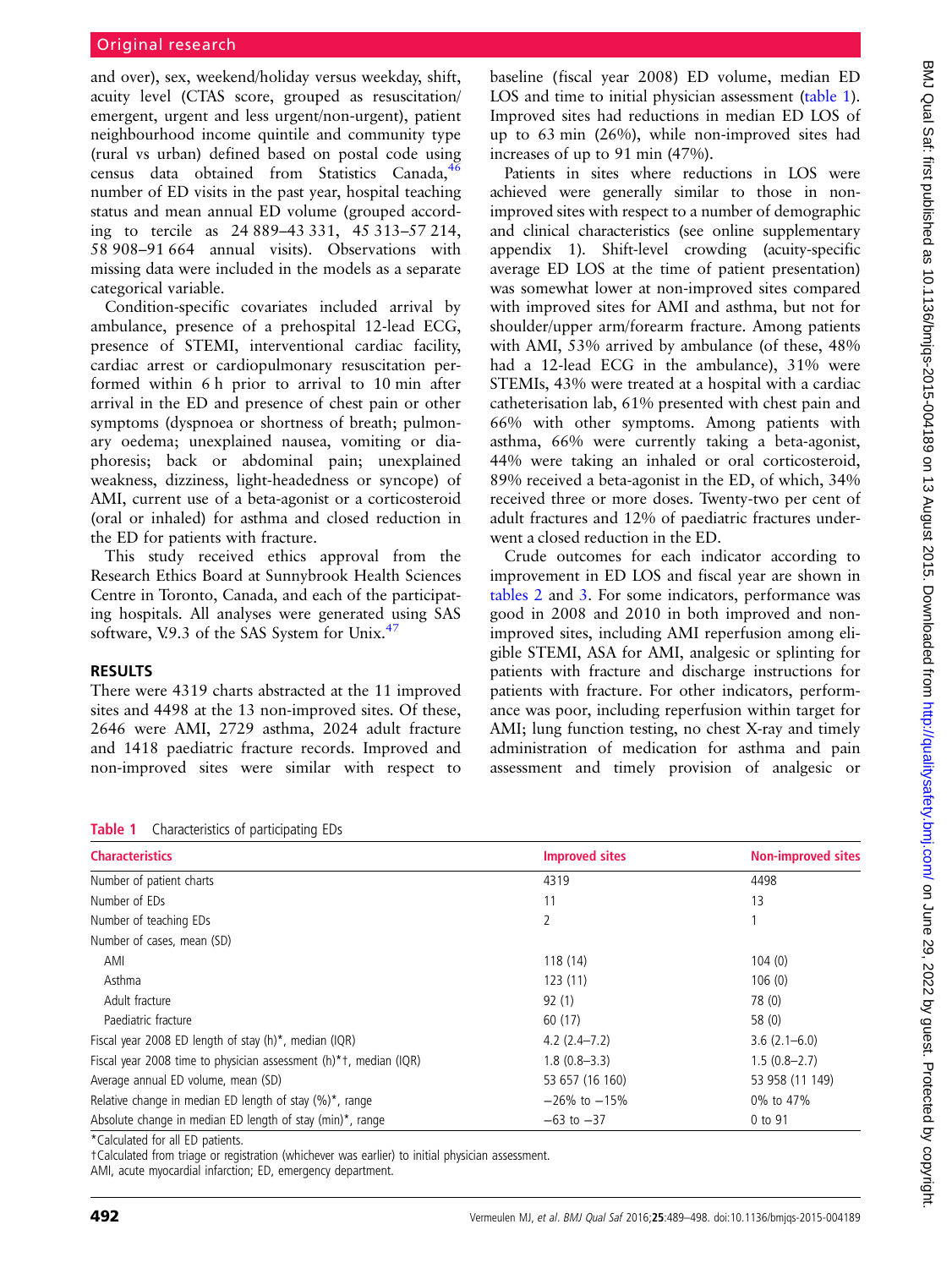<span id="page-4-0"></span>Table 2 Safety and effectiveness outcomes among study patients in fiscal years 2008 and 2010 according to improvement in ED length of stay

|                                                       | <b>Improved sites</b> |            |      |            | <b>Non-improved sites</b> |            |      |            |  |
|-------------------------------------------------------|-----------------------|------------|------|------------|---------------------------|------------|------|------------|--|
|                                                       | 2008                  |            | 2010 |            | 2008                      |            | 2010 |            |  |
| Safety/effectiveness outcome                          | N                     | $n$ (%)    | N    | $n$ (%)    | Ν                         | $n$ (%)    | N    | $n$ (%)    |  |
| AMI reperfusion-eligible patients                     | 166                   | 119(71.7)  | 103  | 62(60.2)   | 203                       | 107(52.7)  | 159  | 76 (47.8)  |  |
| AMI reperfusion-eligible STEMIs                       | 129                   | 112 (86.8) | 67   | 57 (85.1)  | 108                       | 98 (90.7)  | 72   | 68 (94.4)  |  |
| AMI ASA                                               | 652                   | 547 (83.9) | 642  | 522 (81.3) | 676                       | 522 (77.2) | 676  | 548 (81.1) |  |
| Asthma lung function test                             | 682                   | 172 (25.2) | 669  | 165 (24.7) | 689                       | 145 (21.0) | 689  | 147 (21.3) |  |
| Asthma no chest X-ray                                 | 682                   | 413 (60.6) | 669  | 379 (56.7) | 689                       | 368 (53.4) | 689  | 355 (51.5) |  |
| Asthma corticosteroid prescription documented         | 682                   | 472 (69.2) | 669  | 432 (64.6) | 689                       | 388 (56.3) | 689  | 395 (57.3) |  |
| Asthma discharge instructions documented              | 682                   | 531 (77.9) | 669  | 533 (79.7) | 689                       | 469 (68.1) | 689  | 502 (72.9) |  |
| Adult fracture pain assessment                        | 504                   | 257 (51.0) | 506  | 253 (50.0) | 507                       | 264 (52.1) | 507  | 268 (52.9) |  |
| Adult fracture analgesic or splinting                 | 504                   | 463 (91.9) | 506  | 464 (91.7) | 507                       | 468 (92.3) | 507  | 477 (94.1) |  |
| Adult fracture discharge instructions documented      | 504                   | 447 (88.7) | 506  | 453 (89.5) | 507                       | 437 (86.2) | 507  | 431 (85.0) |  |
| Paediatric fracture pain assessment                   | 336                   | 137 (40.8) | 328  | 157 (47.9) | 377                       | 157 (41.6) | 377  | 172 (45.6) |  |
| Paediatric fracture analgesic or splinting            | 336                   | 303 (90.2) | 328  | 307 (93.6) | 377                       | 335 (88.9) | 377  | 342 (90.7) |  |
| Paediatric fracture discharge instructions documented | 336                   | 304 (90.5) | 328  | 311 (94.8) | 377                       | 333 (88.3) | 377  | 341 (90.5) |  |

AMI, acute myocardial infarction; ASA, acetylsalicylic acid; ED, emergency department; STEMI, ST-elevated myocardial infarction.

splinting in patients with fracture. There were few changes over time and little difference between improved and non-improved sites for many indicators. However, for time to analgesic or splinting among both adult and paediatric fractures, performance was better in fiscal year 2010 among improved sites and the same or worse among non-improved sites.

In difference-in-differences models comparing the change in outcome performance in EDs that experienced a reduction in median ED LOS from 2008 to 2010 with those that did not, the primary exposure of improvement in median ED LOS over time was not associated with a change in any of the ED quality indicators ([figure 1\)](#page-5-0). In sensitivity analyses,

excluding the shift-level crowding measure from the models, results were unchanged (data not shown). For the secondary hypothesis, associations between shift-level ED crowding and performance were seen only among indicators that reflected timeliness of care ([figure 2\)](#page-5-0). Patients with AMI were more likely to be reperfused within target intervals during periods of less crowding. Among patients with asthma, there was an association between crowding and timeliness of administration of both steroids and beta-agonists. Lower levels of crowding were associated with a greater likelihood of receipt of analgesic or splinting within an hour among adult fractures, but not in paediatric fractures.

|  |  | Table 3 Timeliness outcomes among study patients in fiscal years 2008 and 2010 according to improvement in ED length of stay |  |
|--|--|------------------------------------------------------------------------------------------------------------------------------|--|
|  |  |                                                                                                                              |  |

|                                                       | <b>Improved sites</b> |                 |     |                  | <b>Non-improved sites</b> |                 |     |                |  |
|-------------------------------------------------------|-----------------------|-----------------|-----|------------------|---------------------------|-----------------|-----|----------------|--|
| <b>Timeliness outcome</b>                             |                       | 2008            |     | 2010             |                           | 2008            |     | 2010           |  |
|                                                       |                       | $n$ (%)         | Ν   | $n$ (%)          | N                         | n(%)            | N   | $n$ (%)        |  |
| AMI time to thrombolysis, min*                        | 64                    | $35(21-65)^*$   | 7   | 110 (26-300)*    | 48                        | $29(16-51)^*$   | 24  | $38(16-73)^*$  |  |
| AMI time to PCI, min*                                 | 58                    | 77 (55-208)*    | 55  | $80(53 - 157)^*$ | 70                        | 146 (65-534)*   | 54  | 73 (47-141)*   |  |
| AMI reperfusion within target                         | 119                   | 74 (62.2)       | 61  | 29 (47.5)        | 107                       | 61(57.0)        | 76  | 44 (57.9)      |  |
| Asthma time to corticosteroid*                        | 401                   | 95 (46-178)*    | 372 | 87 (46-172)*     | 364                       | 79 (40-144)*    | 401 | 103 (49-172)*  |  |
| Asthma corticosteroid within 60 min                   | 401                   | 133 (35.4)      | 372 | 127 (35.5)       | 364                       | 133 (38.1)      | 401 | 123 (32.7)     |  |
| Asthma time to beta-agonist*                          | 567                   | 58 $(23-130)^*$ | 536 | 53 (22-119)*     | 554                       | 50 $(21-106)^*$ | 574 | 49 (19 – 113)* |  |
| Asthma beta-agonist within 60 min                     | 567                   | 268 (52.1)      | 536 | 272 (54.5)       | 554                       | 290 (55.3)      | 574 | 298 (56.5)     |  |
| Adult fracture time to analgesic/splinting*           | 463                   | 108 (56-198)*   | 464 | $92(50-149)^*$   | 468                       | $112(61-182)^*$ | 477 | 121 (63-219)*  |  |
| Adult fracture analgesic/splinting within 60 min      | 463                   | 82 (17.7)       | 464 | 107(23.1)        | 468                       | 79 (16.9)       | 477 | 75 (15.7)      |  |
| Paediatric fracture time to analgesic/splinting*      | 303                   | 88 (26-161)*    | 307 | $64(23 - 126)^*$ | 335                       | 96 (43-145)*    | 342 | 93 (40-152)*   |  |
| Paediatric fracture analgesic/splinting within 60 min | 303                   | 50 (16.5)       | 307 | 61 (19.9)        | 335                       | 62 (18.5)       | 342 | 63 (18.4)      |  |
| $*$ (100)                                             |                       |                 |     |                  |                           |                 |     |                |  |

Median (IOR).

AMI, acute myocardial infarction; ED, emergency department; PCI, percutaneous coronary intervention.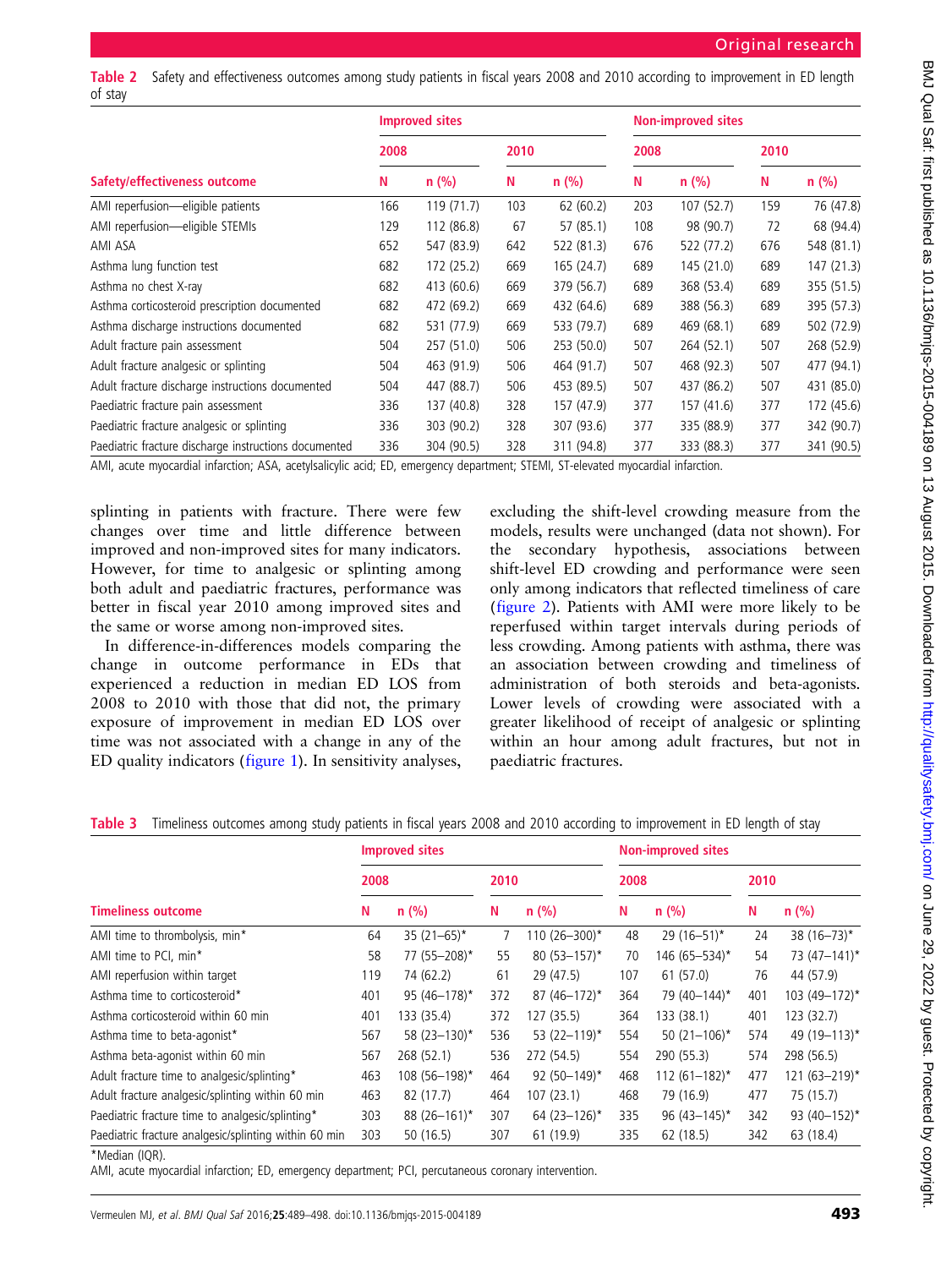<span id="page-5-0"></span>

Figure 1 Association between improvement in hospital-level median ED LOS and improvement in other quality of care indicators. The figure depicts the rate ratio (difference-in-differences, computed as a ratio of ratios on the log scale) of better performance on specific quality indicators comparing the change in performance over the study period among hospitals that had improved median ED LOS with the change in performance among hospitals that had not improved. As shown in the figure, none of the quality indicators was associated with shift-level crowding. AMI, acute myocardial infarction; ASA, acetylsalicylic acid; ED, emergency department; LOS, length of stay; STEMI, ST-elevated myocardial infarction.



Figure 2 Association between lower levels of shift-level crowding and quality of care indicators. The figure depicts the rate ratio of performance on specific quality indicators during periods of lower shift-level crowding (defined as the CTAS-specific average ED LOS of <4 h) compared with high shift-level crowding (≥8 h). As shown in the figure, performance on four of the five quality indicators reflecting timeliness was better during periods of lower shift-level crowding. None of the other indicators was associated with shift-level crowding. AMI, acute myocardial infarction; ASA, acetylsalicylic acid; CTAS, Canadian Triage and Acuity Scale; ED, emergency department; LOS, length of stay; STEMI, ST-elevated myocardial infarction.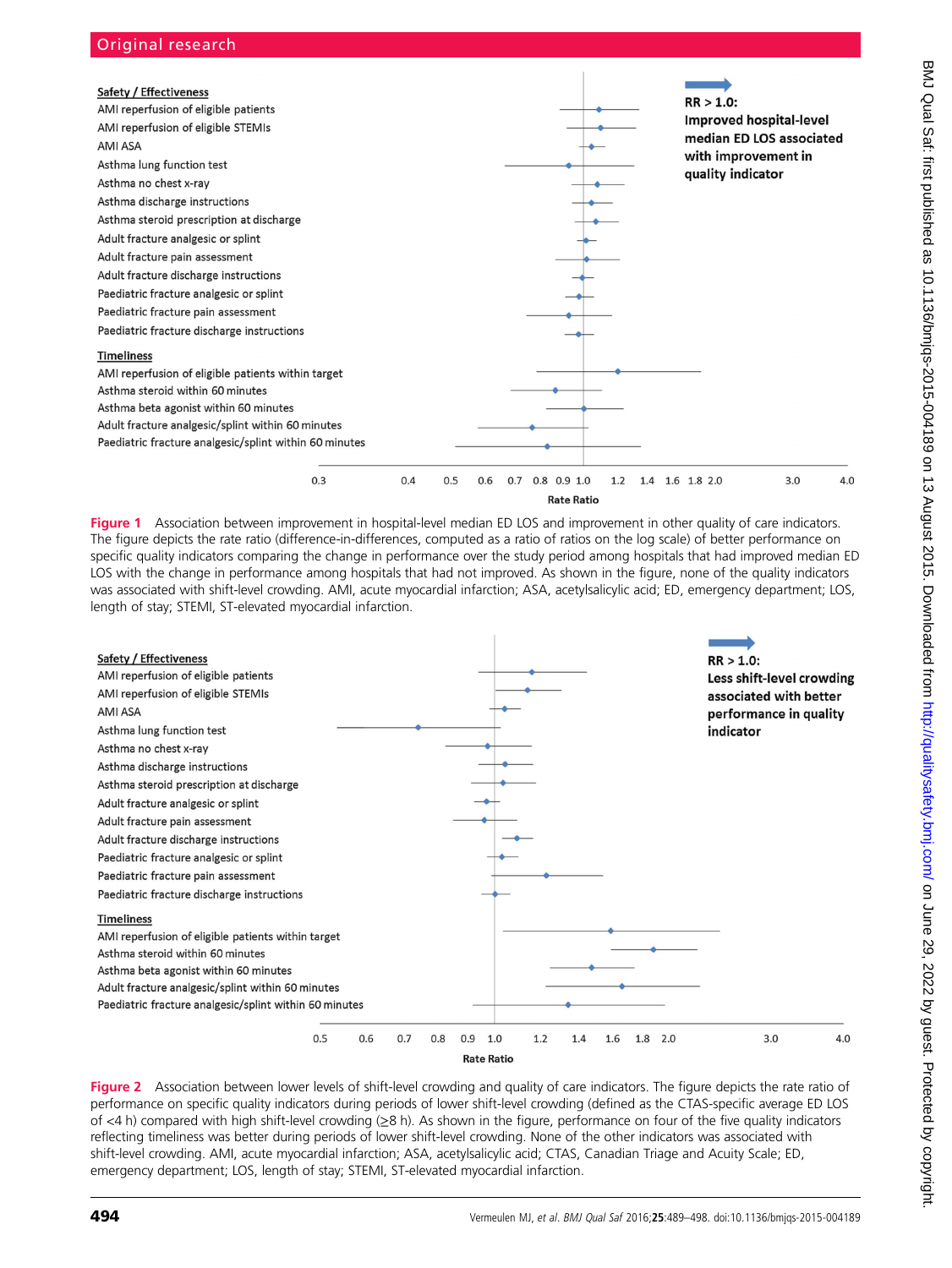In this study of Ontario EDs, we compared the change in performance on quality indicators for patients with AMI, asthma and fracture in EDs that had improved their overall LOS over the study period with those that had not. Performance on quality indicators was similar at baseline among improved and non-improved EDs, but varied considerably depending on the indicator, suggesting there is room to improve performance on these particular indicators. On the other hand, we did not find an association between improvement in overall ED LOS over the study period and change in quality of care, even for measures reflecting timeliness of care. With respect to our secondary hypothesis, we found an association between shift-level ED crowding at the time of patient visit and performance, but only for quality indicators related to the timeliness of care. These findings suggest that strategies to address ED crowding that are aimed at reducing overall ED LOS will not necessarily be associated with improvements in other dimensions of quality of care. At the same time, these strategies do not appear to be associated with any unintended consequences or adverse effects on the measures of quality of care that we assessed.

This medical record review provided access to detailed clinical information from patient charts, linked with administrative data on changes in LOS and crowding within individual EDs. However, several important limitations should be noted. Although this study employed experienced chart abstractors, failure to meet some of the quality benchmarks we chose may have reflected gaps in documentation as well as actual performance. Several of the indicators represented subgroups of the respective conditions, and these analyses were, therefore, based on small numbers. Cases were selected and our crowding measure was derived from administrative data, which is subject to limitations; however, the fields used in this study have previously been found to be reliable.<sup>[29 30](#page-8-0)</sup> It is also possible that observed reductions in median ED LOS over time among improved sites may not have been substantial enough to effect changes in these indicators. On the other hand, the range of reductions in median ED LOS (from approximately half an hour to an hour) was fairly sizeable. We chose changes in the median to reflect improvement in ED LOS; it is possible that reductions at, for example, the 90th percentile were more strongly associated with quality of care. The measures of quality examined in this study reflect certain highly selected aspects of care for specific groups of patients. Other domains of quality not studied here, such as patient satisfaction, equity and efficiency, are also important.<sup>42 48</sup> ED crowding is generally asso-ciated with lower patient satisfaction<sup>[49](#page-9-0)</sup> and physician-to-patient communication.<sup>[50](#page-9-0)</sup>

To our knowledge, this is the first study to examine the effect of a health policy to reduce overall ED LOS

on the performance of other quality of care measures. Many of these measures have been found to be adversely affected by ED crowding in previous studies.<sup>[4](#page-7-0)</sup> 9–[11 28 48](#page-8-0) [51 52](#page-9-0) With respect to performance on quality of care measures and shift-level crowding, our findings are consistent with a number of other studies. Rates of reperfusion among eligible patients with STEMI were similar or higher. $53$  The relatively high percentage of patients with asthma who received a chest X-ray and the low frequency of administration of corticosteroids within an hour are also consistent with previous findings.  $51 \times 54$  The frequency of pain assessment in this study was generally lower than those found in other studies of paediatric and adult fractures;  $10\frac{52\frac{55}{5}}{2}$  $10\frac{52\frac{55}{5}}{2}$  however, timeliness of analgesic adminis-tration was similar.<sup>[10](#page-8-0) [52](#page-9-0)</sup> As in earlier research, crowding was found to be associated with timeliness of care for a number of indicators, including prolonged time to reperfusion in  $AMI$ , $9$  administration of corticosteroids<sup>26</sup> <sup>28</sup> <sup>51</sup> and beta-agonists<sup>28</sup> among patients with asthma and analgesia among patients with frac-ture.<sup>[10](#page-8-0) [52](#page-9-0)</sup> Remarkably, delays in AMI reperfusion persisted despite what we believe to be a growing recognition of the need for timely access to cardiac care and the development of networks to improve quality of AMI care.  $5657$  Unlike others, we did not observe an association between crowding and pain assessment in adult fractures, $10$  receipt of analgesia in paediatric fractures $52$  or corticosteroid administration for asthma.[28](#page-8-0) A similar lack of association was observed in one other study with respect to ED crowding (defined according to ED volume at the time of patient arrival) and corticosteroid administration.<sup>[51](#page-9-0)</sup>

Not surprisingly, we found that quality of care was more strongly associated with crowding at the time the patient was seen in the ED than with overall improvements in ED LOS over time and only among quality measures of timeliness. The Ontario ER Wait Time Strategy encompasses all patients seeking care in the ED. Modest reductions in overall ED LOS may not have been sufficient to effect clinically important improvements in quality of care for specific groups of patients. More easily recognised conditions or conditions for which care is more standardised (eg, AMI, fractures and asthma) may be less sensitive to deterioration due to crowding. Indeed, crowding would be expected to affect the higher level performance of an ED (eg, accuracy of diagnosis for less welldifferentiated, but serious, conditions or prioritising time-sensitive investigations or interventions when faced with diagnostic uncertainty), in part by increasing cognitive load on all members of the care team.<sup>[13](#page-8-0) [58](#page-9-0)</sup> However, developing relevant and rigorous quality metrics for such clinical situations is challenging.

Thus, a broader policy or clinical approach to improving the quality of ED care, which formally targets other measures along with ED LOS, is likely required.[58](#page-9-0) Some of the strategies employed to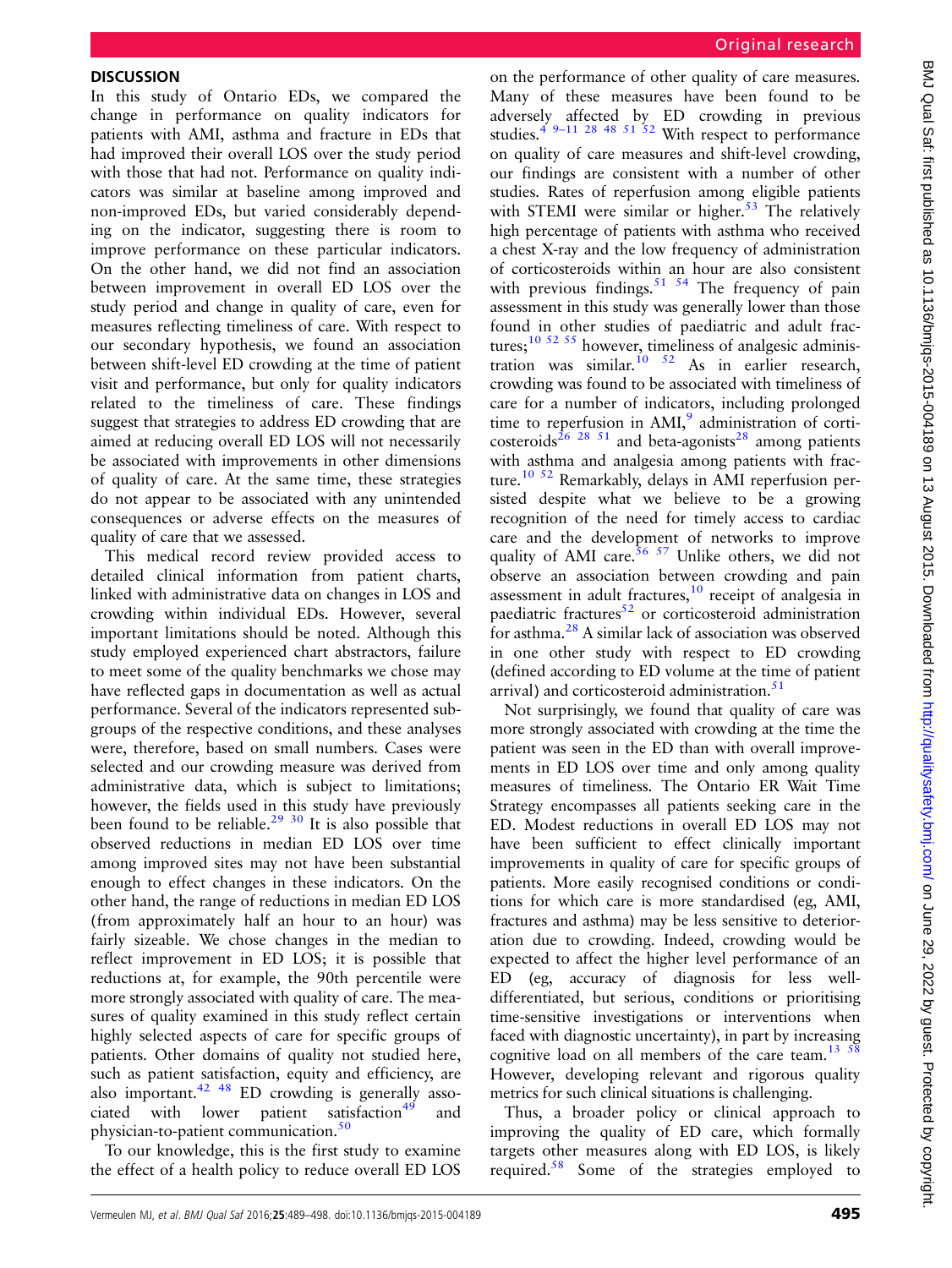## <span id="page-7-0"></span>Original research

address crowding, such as implementation of standing orders to expedite patient flow, could potentially lead to increases in inappropriate care; however, there was no deterioration over time in indicators that may have reflected this, such as chest X-ray for asthma. In some cases, there may have been a ceiling effect with respect to improvement. For example, performance on the provision of analgesic/splinting and discharge instructions for patients with fracture was very good at baseline.

Our study adds to numerous others suggesting that crowding in the ED is detrimental to quality of care. However, our results suggest that a policy approach that targets ED LOS, while necessary, may be insufficient to generate broader improvements in quality. At the same time, there is no evidence from this study that efforts to address crowding have a detrimental effect on selected indicators of quality of care. Reducing waiting times remains an important quality goal in the ED, but our results suggest that quality initiatives should also explicitly target improvements in measures of quality of care other than timeliness for greater impact. Although many jurisdictions remain largely focused on wait times,<sup>[16 20](#page-8-0) [59](#page-9-0)</sup> in some cases, attention has broadened from wait time metrics to a number of more specific processes of care and outcomes to address a broader spectrum of quality (eg, effectiveness, satisfaction and safety).<sup>[14 42](#page-8-0)</sup> As pressures on the ED continue to grow,  $60-62$  $60-62$  jurisdictions implementing or considering policies to mitigate crowding should ensure they are broad enough to target both ED wait times as well as other important quality of care measures.

Acknowledgements We wish to acknowledge the invaluable contribution of our chart abstractors in this study, including Nancy Cooper, Wendy Gregory, Meryl McGrath, Leslie Mills and Shahryar Murshed. We also wish to acknowledge the important contributions of Chelsea Hellings, who managed the project and drafted the dataset creation plan, and Xuesong Wang, who conducted the data cleaning activities and preliminary analyses.

Contributors All authors provided input into the design of the study and interpretation of the data, and gave final approval of the version to be published and agree to be accountable for all aspects of the work in ensuring that questions related to the accuracy or integrity of any part of the work are appropriately investigated and resolved. MJV contributed to the conception and design, analysis of the data, drafting and revising the article, and is the guarantor of the study. TAS contributed to the conception and design, analysis of the data and revising the article. AK contributed to the conception, design, collection of data and revising the article. MLAS and JD contributed to revising the article. AG and BHR contributed to the conception, design and revising the article. MS contributed to the conception, design and drafting and revising the article.

Funding AG is supported by a Canadian Institutes for Health Research (CIHR) Applied Chair in Child Health Policy and Services Research (grant number APR 126377). BHR is supported as a CIHR Tier I Canada Research Chair in Evidence-based Emergency Medicine (grant number 950- 222864). MS is supported by a CIHR Applied Chair in Health Services and Policy Research (grant number ACH-190329- 52431). This study was funded by the Canadian Foundation for Healthcare Improvement (grant number RC2-1603-06) and

supported by the Institute for Clinical Evaluative Sciences (ICES), which is funded by an annual grant from the Ontario Ministry of Health and Long Term Care (MOHLTC). The opinions, results and conclusions reported in this paper are those of the authors, and are independent from the funding sources. No endorsement by ICES or the Ontario MOHLTC is intended or should be inferred. The funding sources had no role in study design; in the collection, analysis and interpretation of data; in the writing of the report or in the decision to submit the article for publication.

Competing interests None.

Ethics approval The study was approved by the Research Ethics Board of Sunnybrook Health Sciences Centre, which provides an annual approval of all research projects using encoded data at the Institute for Clinical Evaluative Sciences.

Provenance and peer review Not commissioned; externally peer reviewed.

Access to data All authors had full access to all statistical reports and tables in the study and can take responsibility for the integrity of the data and the accuracy of the data analysis.

Transparency declaration The guarantor of the study (MV) affirms that the manuscript is an honest, accurate and transparent account of the study being reported and that no important aspects of the study have been omitted.

Open Access This is an Open Access article distributed in accordance with the Creative Commons Attribution Non Commercial (CC BY-NC 4.0) license, which permits others to distribute, remix, adapt, build upon this work noncommercially, and license their derivative works on different terms, provided the original work is properly cited and the use is non-commercial. See: [http://creativecommons.org/licenses/by](http://creativecommons.org/licenses/by-nc/4.0/)[nc/4.0/](http://creativecommons.org/licenses/by-nc/4.0/)

### **REFERENCES**

- 1 Guttmann A, Schull MJ, Vermeulen MJ, et al. Association between waiting times and short term mortality and hospital admission after departure from emergency department: population based cohort study from Ontario, Canada. [BMJ](http://dx.doi.org/10.1136/bmj.d2983) 2011;342:D2983.
- 2 Sun BC, Hsia RY, Weiss RE, et al. Effect of emergency department crowding on outcomes of admitted patients. [Ann Emerg Med](http://dx.doi.org/10.1016/j.annemergmed.2012.10.026) 2013;61:605–11.e6.
- 3 Sun BC, Adams J, Orav EJ, et al. Determinants of patient satisfaction and willingness to return with emergency care. [Ann Emerg Med](http://dx.doi.org/10.1016/S0196-0644(00)70003-5) 2000;35:426–34.
- 4 Pines JM, Hollander JE, Localio AR, et al. The association between emergency department crowding and hospital performance on antibiotic timing for pneumonia and percutaneous intervention for myocardial infarction. [Acad](http://dx.doi.org/10.1111/j.1553-2712.2006.tb01741.x) [Emerg Med](http://dx.doi.org/10.1111/j.1553-2712.2006.tb01741.x) 2006;13:873–8.
- Pines JM, Localio AR, Hollander JE, et al. The impact of emergency department crowding measures on time to antibiotics for patients with community-acquired pneumonia. [Ann Emerg Med](http://dx.doi.org/10.1016/j.annemergmed.2007.07.021) 2007;50:510–16.
- Fee C, Weber EJ, Maak CA, et al. Effect of emergency department crowding on time to antibiotics in patients admitted with community-acquired pneumonia. [Ann Emerg](http://dx.doi.org/10.1016/j.annemergmed.2007.08.003) [Med](http://dx.doi.org/10.1016/j.annemergmed.2007.08.003) 2007;50:501–9, 509.e1.
- 7 Watts SH, Bryan ED. Emergency department pneumonia patients who do not meet the six-hour criteria for antibiotic administration: do they have a different clinical presentation? J Clin Med Res 2012;4:338–45.
- 8 Kennebeck SS, Timm NL, Kurowski EM, et al. The association of emergency department crowding and time to antibiotics in febrile neonates. [Acad Emerg Med](http://dx.doi.org/10.1111/j.1553-2712.2011.01221.x) 2011;18:1380–5.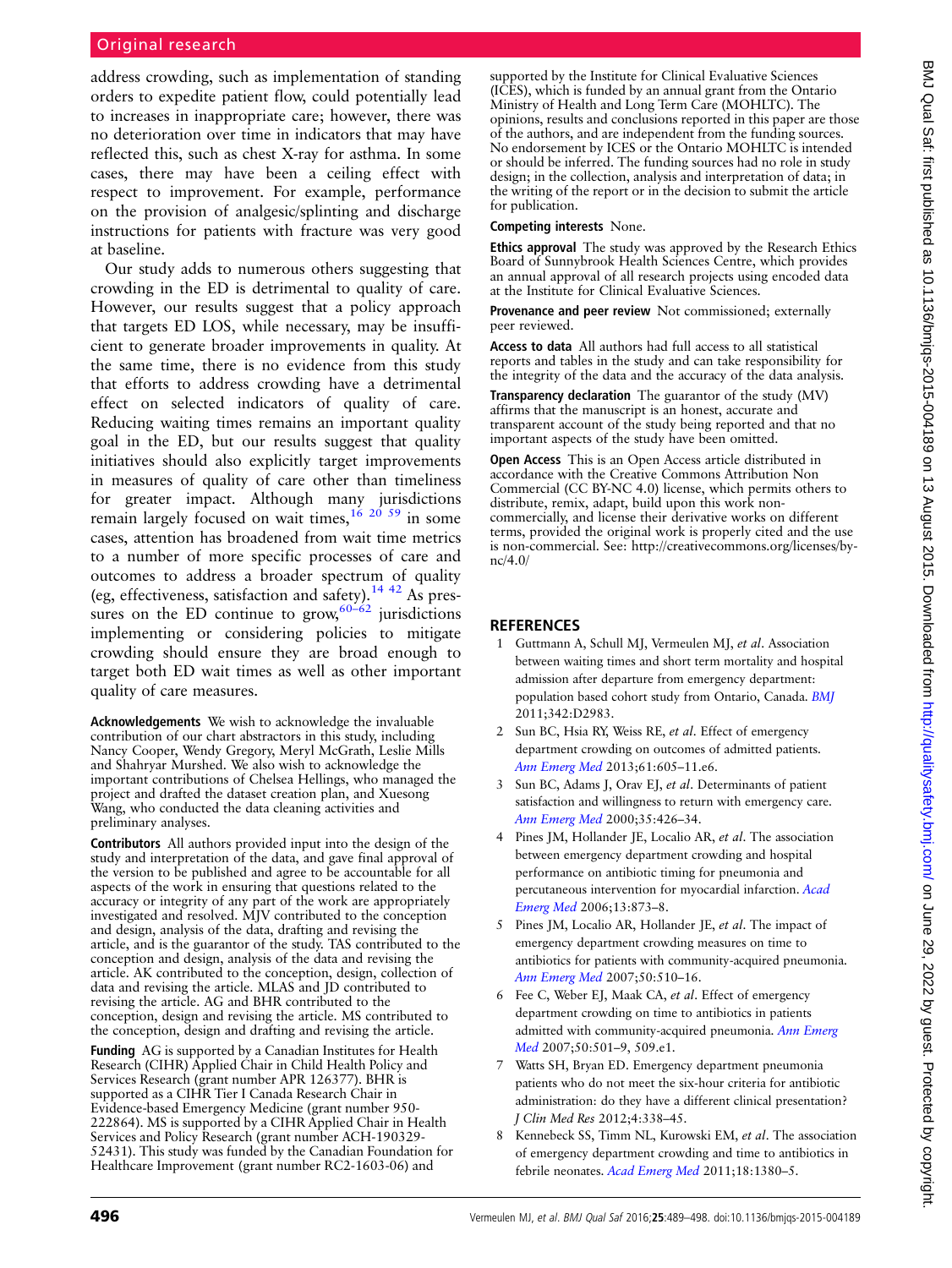Original research

- <span id="page-8-0"></span>9 Schull MJ, Vermeulen M, Slaughter G, et al. Emergency department crowding and thrombolysis delays in acute myocardial infarction. [Ann Emerg Med](http://dx.doi.org/10.1016/j.annemergmed.2004.05.004) 2004;44:577–85.
- 10 Hwang U, Richardson LD, Sonuyi TO, et al. The effect of emergency department crowding on the management of pain in older adults with hip fracture. *[J Am Geriatr Soc](http://dx.doi.org/10.1111/j.1532-5415.2005.00587.x)* 2006;54:270–5.
- 11 Hwang U, Richardson L, Livote E, et al. Emergency department crowding and decreased quality of pain care. [Acad](http://dx.doi.org/10.1111/j.1553-2712.2008.00267.x) [Emerg Med](http://dx.doi.org/10.1111/j.1553-2712.2008.00267.x) 2008;15:1248–55.
- 12 Pines JM, Hollander JE. Emergency department crowding is associated with poor care for patients with severe pain. [Ann](http://dx.doi.org/10.1016/j.annemergmed.2007.07.008) [Emerg Med](http://dx.doi.org/10.1016/j.annemergmed.2007.07.008) 2008;51:1–5.
- 13 Croskerry P, Sinclair D. Emergency medicine: a practice prone to error? CJEM 2001;3:271–6.
- 14 Day A, Oldroyd C. Attempting to reduce the maximum emergency waiting time to 4 hours in England: was the initiative successful? *[J Emerg Nurs](http://dx.doi.org/10.1016/j.jen.2012.04.002)* 2012;38:383-5.
- 15 Ontario Ministry of Health and Long-Term Care. McGuinty Government Reducing ER Wait Times and Improving Access to Family Health Care. 2008 [http://news.ontario.ca/mohltc/en/](http://news.ontario.ca/mohltc/en/2008/04/ontario-establishes-two-priorities-to-improve-confidence-in-health-care.html) [2008/04/ontario-establishes-two-priorities-to-improve](http://news.ontario.ca/mohltc/en/2008/04/ontario-establishes-two-priorities-to-improve-confidence-in-health-care.html)[confidence-in-health-care.html](http://news.ontario.ca/mohltc/en/2008/04/ontario-establishes-two-priorities-to-improve-confidence-in-health-care.html) (accessed 17 Jun 2013).
- 16 Australian Government Department of Health and Aging. Shorter Public Hospital Waiting Times: Emergency Departments. 2013 [http://www.yourhealth.gov.au/internet/](http://www.yourhealth.gov.au/internet/yourhealth/publishing.nsf/content/theme-hospitals#.U8QfyU3jiuk) [yourhealth/publishing.nsf/content/theme-hospitals#.](http://www.yourhealth.gov.au/internet/yourhealth/publishing.nsf/content/theme-hospitals#.U8QfyU3jiuk) [U8QfyU3jiuk](http://www.yourhealth.gov.au/internet/yourhealth/publishing.nsf/content/theme-hospitals#.U8QfyU3jiuk) (accessed 14 Jul 2014).
- 17 Ontario Ministry of Health and Long-Term Care. Ontario's Emergency Room Wait Time Strategy. 2009 [http://news.](http://news.ontario.ca/mohltc/en/2009/05/ontarios-emergency-room-wait-time-strategy-1.html) [ontario.ca/mohltc/en/2009/05/ontarios-emergency-room-wait](http://news.ontario.ca/mohltc/en/2009/05/ontarios-emergency-room-wait-time-strategy-1.html)[time-strategy-1.html](http://news.ontario.ca/mohltc/en/2009/05/ontarios-emergency-room-wait-time-strategy-1.html) (accessed 20 May 2014).
- 18 Ontario Ministry of Health and Long-Term Care. McGuinty Government Launches Public Reporting of Time Spent in the ER. 2009 [http://news.ontario.ca/mohltc/en/2009/02/ontario](http://news.ontario.ca/mohltc/en/2009/02/ontario-targets-shorter-er-times.html)[targets-shorter-er-times.html](http://news.ontario.ca/mohltc/en/2009/02/ontario-targets-shorter-er-times.html) (accessed 17 Jun 2013).
- 19 Ovens H. Ed overcrowding: the Ontario approach. [Acad](http://dx.doi.org/10.1111/j.1553-2712.2011.01220.x) [Emerg Med](http://dx.doi.org/10.1111/j.1553-2712.2011.01220.x) 2011;18:1242–5.
- 20 Ontario Ministry of Health and Long-Term Care. Provincial Summary of Time Spent in ER. 2014 [Http://Www.](Http://Www.Ontariowaittimes.Com/Er/En/Provincialsummary.Aspx?View=0) [Ontariowaittimes.Com/Er/En/Provincialsummary.Aspx?View=0](Http://Www.Ontariowaittimes.Com/Er/En/Provincialsummary.Aspx?View=0) (accessed 14 Jul 2014).
- 21 Australian Institute of Health and Welfare. Australian hospital statistics: national emergency access and elective surgery targets 2012. Canberra: AIHW, 2012.
- 22 Mason S, Weber EJ, Coster J, et al. Time patients spend in the emergency department: England's 4-hour rule-a case of hitting the target but missing the point? [Ann Emerg Med](http://dx.doi.org/10.1016/j.annemergmed.2011.08.017) 2012;59:341-9.
- 23 Green D. Is national emergency access target dumbing down emergency physicians? [Emerg Med Australas](http://dx.doi.org/10.1111/1742-6723.12238) 2014;26:305-7.
- 24 Health Policy and Economic Research Unit. BMA survey of A & E wait times March 2005. London: British Medical Association, 2005.
- 25 Pines JM, Shofer FS, Isserman JA, et al. The effect of emergency department crowding on analgesia in patients with back pain in two hospitals. [Acad Emerg Med](http://dx.doi.org/10.1111/j.1553-2712.2009.00676.x) 2010;17:276–83.
- 26 Pines JM, Prabhu A, Hilton JA, et al. The effect of emergency department crowding on length of stay and medication treatment times in discharged patients with acute asthma. [Acad](http://dx.doi.org/10.1111/j.1553-2712.2010.00780.x) [Emerg Med](http://dx.doi.org/10.1111/j.1553-2712.2010.00780.x) 2010;17:834–9.
- 27 Sills MR, Fairclough D, Ranade D, et al. Emergency department crowding is associated with decreased quality of care for children. [Pediatr Emerg Care](http://dx.doi.org/10.1097/PEC.0b013e31822c1382) 2011;27:837–45.
- Sills MR, Fairclough D, Ranade D, et al. Emergency department crowding is associated with decreased quality of care for children with acute asthma. [Ann Emerg Med](http://dx.doi.org/10.1016/j.annemergmed.2010.08.027) 2011;57:191–200.
- 29 Canadian Institute for Health Information. CIHI data quality study of Ontario emergency department visits for 2004–2005: volume II of IV—main study findings. Ottawa: CIHI, 2008.
- 30 Canadian Institute for Health Information. CIHI data quality study of Ontario emergency department visits for 2004–2005: Volume III of IV—inter-rater reliability study. Ottawa: CIHI, 2008.
- 31 Canadian Institute for Health Information. National ambulatory care reporting system manual for 2011–2012. Ottawa: CIHI, 2011.
- 32 Canadian Institute for Health Information. Data quality documentation for external users: national ambulatory care reporting system, 2010–2011. Ottawa: CIHI, 2011.
- 33 Canadian Institute for Health Information. Dad abstracting manual, 2011–2012 edition. Ottawa: CIHI, 2011.
- 34 Canadian Institute for Health Information. Data quality documentation for external users: discharge abstract database, 2010–2011. Ottawa: CIHI, 2011.
- 35 Bullard MJ, Unger B, Spence J, et al. Revisions to the Canadian emergency department triage and acuity scale (CTAS) adult guidelines. CJEM 2008;10:136–51.
- 36 Alter DA, Naylor CD, Austin PC, et al. Long-term MI outcomes at hospitals with or without on-site revascularization. [JAMA](http://dx.doi.org/10.1001/jama.285.16.2101) 2001;285:2101–8.
- 37 Tu JV, Naylor CD, Austin P. Temporal changes in the outcomes of acute myocardial infarction in Ontario, 1992–1996. CMAJ 1999;161:1257–61.
- 38 Canadian Institute for Health Information. CIHI data quality study of the 2009–2010 discharge abstract database. Ottawa: CIHI, 2012.
- 39 Schull MJ, Guttmann A, Leaver CA, et al. Prioritizing performance measurement for emergency department care: consensus on evidence-based quality of care indicators. CJEM 2011;13:300–43, E28–43.
- 40 Guttmann A, Razzaq A, Lindsay P, et al. Development of measures of the quality of emergency department care for children using a structured panel process. [Pediatrics](http://dx.doi.org/10.1542/peds.2005-3029) 2006;118:114–23.
- 41 Altman DG. Practical statistics for medical research. London: Chapman and Hall, 1991.
- 42 Committee on Quality of Health Care in America IOM. Crossing the quality chasm: a new health system for the 21st century. Washington: National Academy Press, 2001.
- 43 Yelland LN, Salter AB, Ryan P. Performance of the modified Poisson regression approach for estimating relative risks from clustered prospective data. [Am J Epidemiol](http://dx.doi.org/10.1093/aje/kwr183) 2011;174:984-92.
- 44 Zou G. A modified Poisson regression approach to prospective studies with binary data. [Am J Epidemiol](http://dx.doi.org/10.1093/aje/kwh090) 2004;159:702-6.
- 45 Wooldridge JM. Introductory econometrics: a modern approach. 15th edn. Mason, OH: South-Western, 2013.
- 46 Wilkins R. PCCF+ Version 5e user's guide. Automated geographic coding based on the statistics Canada postal code conversion files, including postal codes through March 2009. Catalogue 82F0086-XDB. Ottawa, Health Analysis Division, Statistics Canada, 2009.
- 47 Sas System For Sunos. Cary, NC: Sas Institute Inc., 2010.
- 48 Bernstein SL, Aronsky D, Duseja R, et al. The effect of emergency department crowding on clinically oriented outcomes. [Acad Emerg Med](http://dx.doi.org/10.1111/j.1553-2712.2008.00295.x) 2009;16:1–10.